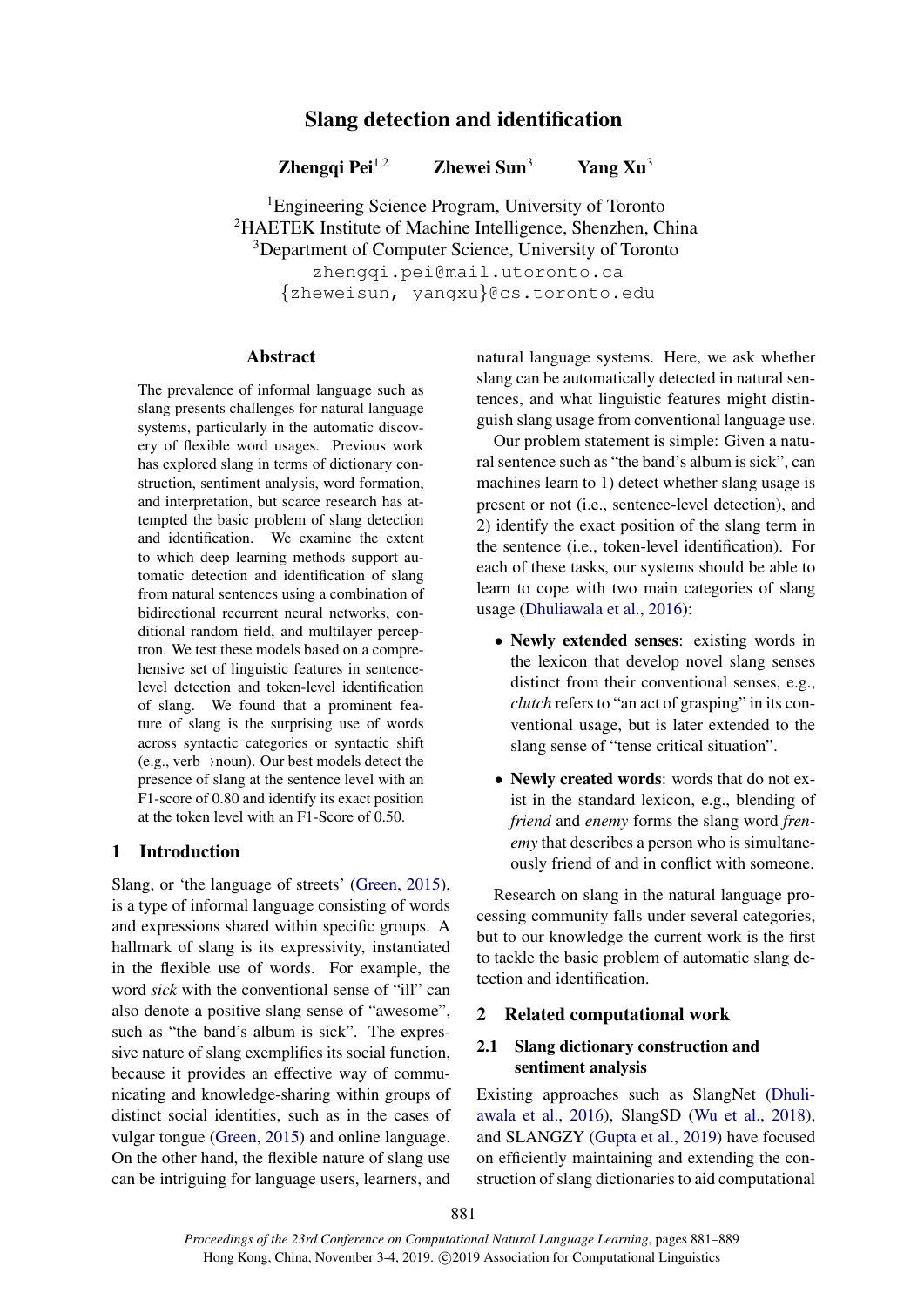sentiment analysis of slang content. Some popular systems from this line of research are based on modular representation [\(Pal and Saha,](#page-8-4) [2013\)](#page-8-4) that treats slang in terms of various linguistic stages, each of which deals with slang word from different aspects, e.g., sound, concept, formation, etc. These dictionary-based methods rely on static lexical information and structure, which are typically not sufficient to capture the flexible semantics and lexical coinage in natural slang usages.

### 2.2 Slang word formation and interpretation

An independent line of work has explored generative models [\(Kulkarni and Wang,](#page-8-5) [2018\)](#page-8-5) for slang word formation that captures processes such as blending, clipping, and reduplication. This work uses long short-term memory (LSTM) [\(Hochre](#page-8-6)[iter and Schmidhuber,](#page-8-6) [1997\)](#page-8-6) models to generate slang words in terms of string components according to type-sensitive characteristics. Related work has also explored automatic interpretation of non-standard English words and phrases using sequence-to-sequence architecture with dual encoders [\(Ni and Wang,](#page-8-7) [2017\)](#page-8-7). This method generates literal interpretations for queried non-standard expressions from source sentences, but the primary focus is on explanation as opposed to detection or identification, both of which are prerequisite tasks for slang interpretation.

Differing from these existing research, we present a methodological framework based on standard techniques in deep learning for automatic slang detection and identification that does not rely heavily on dictionary construction. We examine a comprehensive set of linguistic features that might be diagnostic of slang usage in natural settings, and we explore existing methods that leverage bidirectional LSTM with multilayer perceptron (MLP) [\(Rauber and Berns,](#page-8-8) [2011\)](#page-8-8) and conditional random field (CRF) [\(Lafferty et al.,](#page-8-9) [2001\)](#page-8-9). Our framework is related to existing work that applies sequence-to-sequence models with attention mechanism [\(Luong et al.,](#page-8-10) [2015\)](#page-8-10) for the identification of dialectal varieties [\(Jurgens et al.,](#page-8-11) [2017\)](#page-8-11) and feature-based emotion detection from online media [\(Ileri and Karagoz,](#page-8-12) [2016\)](#page-8-12). However, our emphasis here is on learning features that are relevant to the automatic discovery of slang usage.

To preview the framework, our models formulate slang detection and identification as a sequence-labelling task. In addition to typical

word embedding inputs, we incorporate relevant linguistic features in the input via an efficient feature boosting procedure. Throughout our experiments, we found that the flexibility of Part-of-Speech (POS) feature is most diagnostic of slang usage: Slang often entails structured POS transformation of existing syntactic uses of words. We show how features related to POS confidence and POS shift in the input provide the improvement on model performance. We also demonstrate how novel tokens of slang can be discovered using a character level convolutional neural network [\(Zhang et al.,](#page-8-13) [2015\)](#page-8-13).

## 3 Computational methodology

We present the models and features we use for machine detection and identification of slang.

## 3.1 Specification of predictive tasks

In the *slang detection* task, our models determine whether a given sentence contains at least one slang usage, which can be an existing word with a novel slang meaning or a newly created word. We formulate this as a binary classification task.

In the *slang identification* task, our models identify each token within the input sentence as 'nonslang' or 'slang' by sequence labeling, which determines the exact positions of slang usage. Note that the models in the identification task encapsulate the detection task; an empty prediction that labels all tokens as 'non-slang' is equivalent to classifying the sentence as a non-slang sentence in the detection task, and vice versa.

#### 3.2 Model architectures

We present a BiLSTM-MLP model that is capable of identifying slang words in a given sentence. The basic architecture is shown in Figure [1.](#page-2-0) Fully connected MLP layers are placed on top of both the forward and backward hidden states  $H_f$  and  $H_b$  of a biLSTM network encoding the input sentence. The output of the two MLP layers  $f_L$  and  $b<sub>L</sub>$  are then concatenated as an input to the final MLP layer. In total, there are three components  $W_{MLP}^{(f)}$ ,  $W_{MLP}^{(b)}$ ,  $W_{MLP}^{(con)}$  within the MLP block that are shared across all hidden states:

$$
f_L = \sigma(W_{MLP}^{(f)} H_f + b^{(f)}) \tag{1}
$$

$$
b_L = \sigma(W_{MLP}^{(b)} H_b + b^{(b)})
$$
 (2)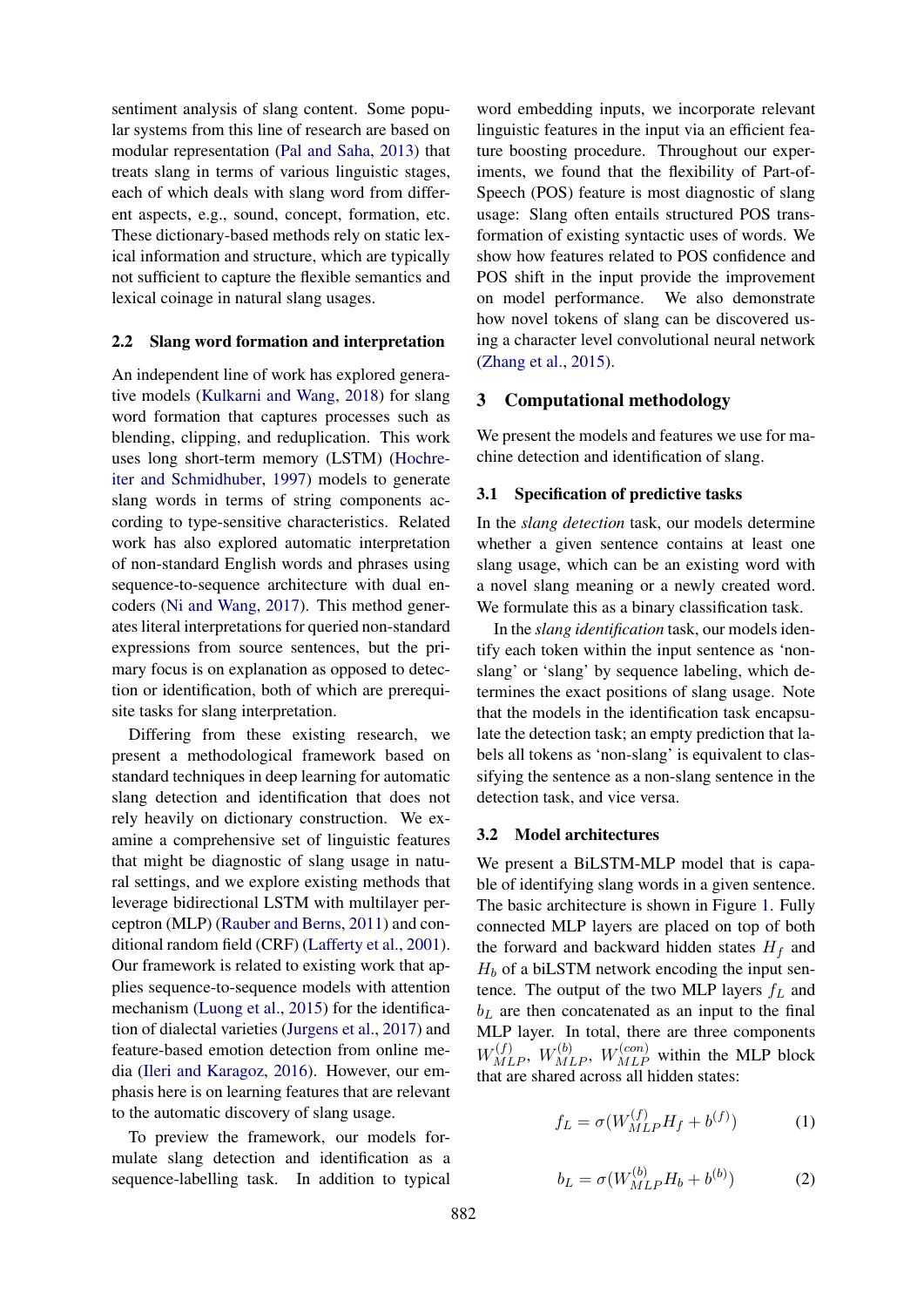<span id="page-2-0"></span>

Figure 1: BiLSTM-MLP model architecture with feature boosting. The architecture for bidirectional LSTM with Multilayer Perceptron (MLP) as the output layer. The shared  $bL$  layer is the MLP unit for the current backward hidden state; the shared  $fL$  layer is the MLP unit for forward hidden state; the shared  $CL$  layer takes as input the concatenation of the outputs from  $fL$  and  $bL$ , and output the predictive tagging distribution.

$$
C_L = \sigma(W_{MLP}^{(con)}[f_L; b_L] + b^{(con)})\tag{3}
$$

$$
Y = softmax(W^{(Y)}C_L + b^{(Y)})
$$
 (4)

The resulting output vectors are subsequently used to compute the predictive tag for input tokens. There are seven tags here: 'START', 'END', 'O', 'B-U', 'I-U', 'B-N', 'I-N'. These tags apply 'BIO' convention [\(Ramshaw and Marcus,](#page-8-14) [1999\)](#page-8-14) that labels non-target token as 'O', initial token of the interested region (e.g., phrase) as 'B-', and the subsequent intermediate tokens of interest as 'I-', etc.

The MLP block in BiLSTM-MLP model can be swapped with an alternative conditional random field (CRF) [\(Lafferty et al.,](#page-8-9) [2001\)](#page-8-9) that better considers explicit sequential restrictions, e.g., the tag 'I-U' has to be placed after a 'B-U' tag. This sequential restriction can be captured via combination of an LSTM network and a CRF network. The CRF layer has a state transition matrix  $A_{(i,j)}$ that models the transition score between the i-th tag and the j-th tag, and an emission matrix  $f(i,k)$ that models the output score for the i-th tag at the k-th word [\(Huang et al.,](#page-8-15) [2015\)](#page-8-15). The source sentence  $X_{(i)}$  along with a sequence of tags  $Y_{(i)}$  is

evaluated via a CRF score:

$$
S(X,Y) = \sum_{t=1}^{T} (A_{Y_{t-1},Y_t} + f_{Y_t,X_t})
$$
 (5)

The CRF layer uses output states from BiLSTM layer to find tags in sequence with optimal CRF score to make prediction. (i.e.  $X = [H_f; H_b]$ ) The CRF probability is easily computed in favor of the logarithmic predictive score as follows:

$$
log(P(Y|X)) =
$$
  

$$
S(X,Y) - log(\sum_{Y' \in Y_x} exp(S(X,Y')))
$$
 (6)

Analogous to [Huang et al.](#page-8-15) [\(2015\)](#page-8-15), we apply dynamic programming during training to handle the intractable summation term. This BiLSTM-CRF model aims to identify the exact position of each slang word, in terms of sequential restrictions.

## 3.3 Linguistic features

We use a comprehensive set of linguistic features to facilitate interpretable learning from the models described. Carefully curated linguistic features can improve the training efficiency because linguistic knowledge helps to rectify the learning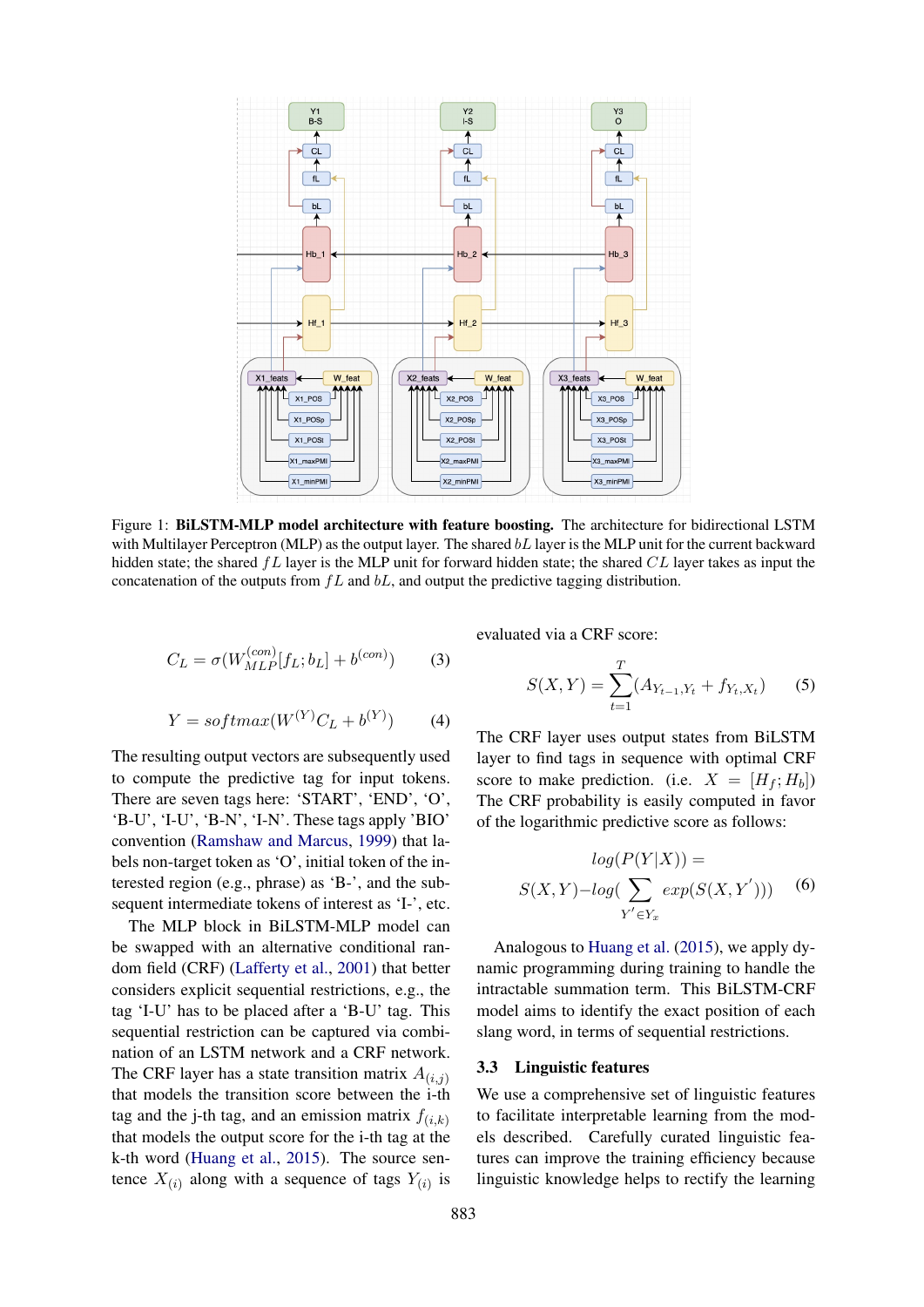process. Feature-based inputs support mapping between contextual concepts and domain-specific clues via distributed representations. The following linguistic features are stored with unique entries in the lookup tables, and they are encoded into embeddings via distributed representation. Figure [2](#page-4-0) illustrates these features for the example token *fire*.

Unigram. We take each individual word as an input to the models. The words are represented by standard multi-dimensional word vectors obtained via embedding models such as word2vec [\(Mikolov et al.,](#page-8-16) [2013\)](#page-8-16).

Bigram. Similar to unigram embedding, a bigram embedding represents the word vector for a bigram. For instance, given an arbitrary word  $W_t$  at time-step t in its source sentence, the bigrams for  $W_t$  are  $W_{t-1}W_t$  and  $W_tW_{t+1}$ , which correspond to forward bigram and backward bigram respectively. Whereas the unigram embedding  $X_t$  is identified as the word vector representation for  $W_t$ , the bigram embeddings are defined as their concatenations. The forward bigram embedding  $fB_t$  represents the vector  $[W_{t-1}; W_t]$ , and the backward bigram embedding  $bB_t$  represents the vector  $[W_t; W_{t+1}]$ . Note that both forward and backward bigrams are implemented using the identical lookup table.

Pointwise Mutual Information. We consider measurement of discrepancy between two linguistic variables via PMI [\(Aji and Kaimal,](#page-8-17) [2012\)](#page-8-17). Given two source words  $W_i$  and  $W_j$ , the PMI between them is computed as follows:

$$
PMI(W_i, W_j) = log \frac{Pr(W_i, W_j)}{Pr(W_i)Pr(W_j)} \tag{7}
$$

We estimate the probabilistic distributions from the Penn Treebank [\(Marcus et al.,](#page-8-18) [1993\)](#page-8-18), where the probabilities of the PMI can be computed based on co-occurrence statistics. In our models, we compute PMI of the current word with each of its neighboring words, and encode the resulting maximum and minimum PMIs as the features. For example, given  $PMI(W_i, W_{i-1}) = 0$ and  $PMI(W_i, W_{i+1}) = 2$ , we would have the PMI features related to the current word  $W_i$  as  $maxPMI = 2$  and  $minPMI = 0$ .

Part-of-Speech. We consider Part-of-Speech (POS) that represents a word's syntactic category. Common POSs include noun, verb, adjective, adverb, pronoun, preposition, conjunction, interjection, and numeral. Multiple POSs can be assigned to an identical word due to the possibility of a word having distinct grammatical properties in different sentences, e.g., *work* is a verb in "these models work", but it is a noun in "I don't like this work". We use Natural Language Toolkit (NLTK) [\(Loper and Bird,](#page-8-19) [2002\)](#page-8-19) for POS tagging.

POSp. This linguistic feature is an accessory feature to the POS feature that only represents the grammatical property for the token in its current semantic context. Since each word token might have multiple POS tags, it is possible to count a word's POS distribution that represents the probabilities of a word attached with this specific POS tags as an additional linguistic feature. For example, given a well-formed text corpus C:

$$
Pr(POS(like) \leftarrow verb|C) = 0.8
$$
  

$$
Pr(POS(like) \leftarrow noun|C) = 0.1
$$
  

$$
Pr(POS(like) \leftarrow numeral|C) = 0.0
$$

POSt. Word class transfer is a common mechanism (e.g., in English) for extending word senses. We consider a novel feature that represents the transformation from the root-POS (the most commonly used POS for the current token) to the current-POS for the token, e.g., "IN-VB" is a POSt feature, where "IN" is the root-POS, "VB" is the current-POS of the token.

Bigram-Count. The Bigram-Count is similar to the  $POSp$ , except that the Bigram-Count represents the probability that the current word is collocated with its neighboring words. Given an arbitrary word token  $W_i$  in a sequence  $\phi$ , the forward and backward Bigram-Counts are evaluated as

$$
fBC = log(\frac{Pr(W_{i-1}W_i)}{Pr(W_i)})
$$
\n(8)

$$
bBC = log(\frac{Pr(W_i W_{i+1})}{Pr(W_i)})
$$
\n(9)

The Bigram-Counts are also similar to PMI except that the Bigram-Counts focus more on the current word. In some cases, the Bigram-Count will leverage the zero PMI of low-frequent collocations.

## 3.4 Feature boosting: Feature-level learning

We present feature boosting for the models with limited features to learn feature-level knowledge. The linguistic features are assumed to be related in terms of the concatenated form of input vectors. For an input token, the related features can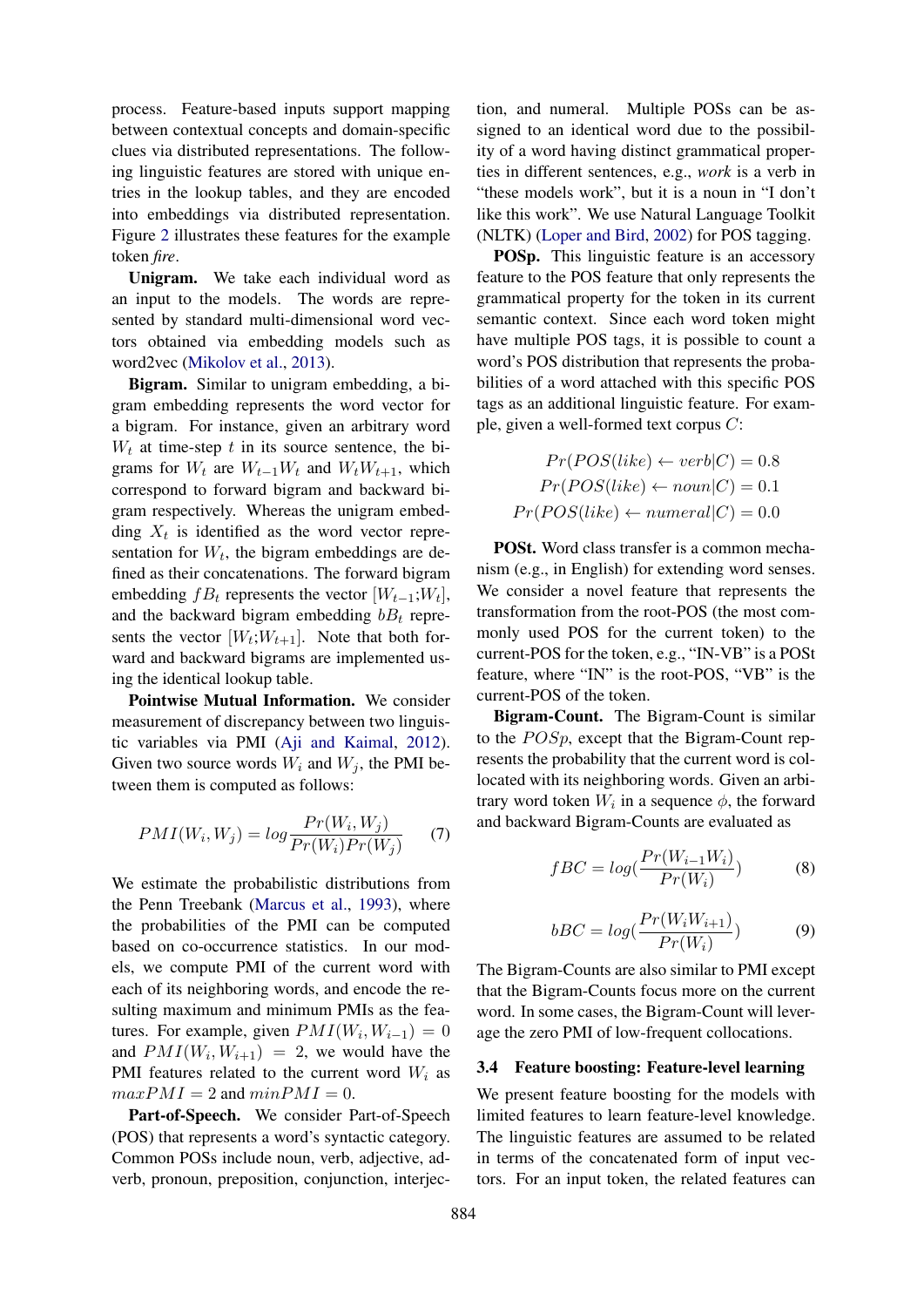<span id="page-4-0"></span>

Figure 2: Concatenation of linguistic features for a given token. For a specific token *fire* in the source sentence "she can cook some fire food", the related linguistic features are represented as token vectors to concatenate the feature-based input for this token. Each randomly initialized vector is updated during training. The unigram features are represented as 32-dimensional word vectors, the bigram vectors are 20-dimensional, and all else are 16-dimensional.

be assigned with distinct weights that selectively focus on specific features. Suppose we have a token  $x$  represented by  $k$  distinct linguistic features  $\left[f_1^{(x)}\right]$  $\{a_1^{(x)}...f_k^{(x)}\}$ , where  $f_i^{(x)} \in \mathbb{R}^{|V_i| \times 1}$ , and a shared multi-layer perceptron  $W_{feat}$  across all the states. The local feature weights are defined as:

$$
\alpha_{feat}(x) = W_{feat}[f_1^{(x)}...f_k^{(x)}] + b_f \tag{10}
$$

Where  $b_f$  is the MLP bias, and  $\alpha_{feat}(x)$  is kdimensional vector that assigns distinct weights to each feature. To provide feature-level information for the vectors fed as inputs to the BiLSTM layer, the feature vectors are weighted in terms of the computed  $\alpha_{feat}^{(x)}$  for concatenation:

$$
V_x = [f_1^{(x)} \cdot \alpha_{feat_1}^{(x)} ... f_k^{(x)} \cdot \alpha_{feat_k}^{(x)}]
$$
 (11)

The concatenation of weighted feature embeddings contains global feature-level information, allowing the inputs to selectively feed into the model in terms of the feature distribution. As an alternative, the last propagated hidden states from both forward and backward layers of the BiLSTM can be concatenated with the raw features  $f_i^{(x)}$  $i^{(x)}$  to compute the local feature weights.

We demonstrate later the relative importance of different features in a feature ablation analysis where we remove less relevant input features and keep only the light-weighted but informative linguistic features such as Part-of-Speech and POSp.

#### 3.5 Treatment of novel slang word forms

Our models are able to handle novel tokens by learning the contextual structure within a sentence. Although all the out-of-vocabulary tokens are consistently labelled as 'UKT' such that they are truly unseen by the models, the sequential relations can be captured by the hidden layers of LSTMs. In order to improve model predictability on unknown tokens, we apply character-based convolutional neural network to encode the spelling of words.



Figure 3: BiLSTM-CRF model architecture with feature boosting. The architecture for bidirectional LSTM with Conditional Random Field as the output layer. The shared CRF layer takes as input the BiL-STM's outputs from hidden states, then finds the optimal path in terms of sum of emission scores and transition scores. The optimal path results in the prediction.

Each character is represented by a fixed dimensional embedding [\(Zhang et al.,](#page-8-13) [2015\)](#page-8-13), similar to word embeddings, and forwarded into a convolutional neural network to obtain a character-level encoding of the word. The resulting Char-CNN embeddings are concatenated with the original input embeddings that feed into the models.

### 4 Experiments and results

## 4.1 Experimental setup

We consider datasets that are composed of sentences in two distinct categories, standard (slangless) and slang-specific:

• Slang-less sentence dataset: 15-thousand non-slang sentences from Wall Street News (2011-2016) in Penn Treebank [\(Marcus et al.,](#page-8-18) [1993\)](#page-8-18) as the negative examples.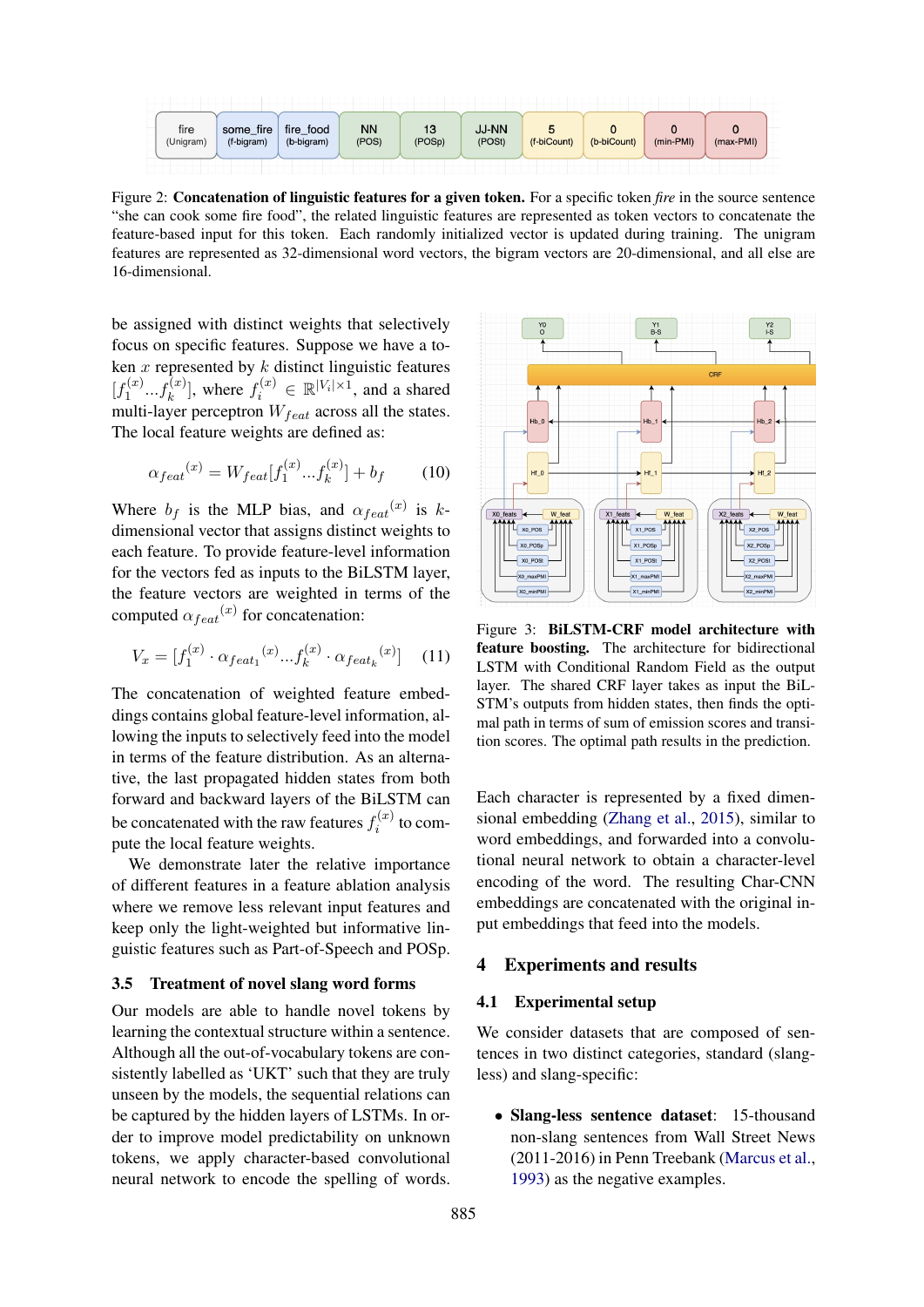• Slang-specific sentence dataset: 15 thousand sentences that contain slang words from Online Slang Dictionary ([http:](http://onlineslangdictionary.com/) [//onlineslangdictionary.com/](http://onlineslangdictionary.com/)) as the positive examples.

The sentences from Wall Street News are taken to be non-slang sentences since the news-based sentences were typically standard English conformed and reviewed before publication. In order to construct an even more trustworthy negative set for standard English, we filtered the sentences from Wall Street News based on the proportion of unknown tokens within the sentences. A News sentence will be considered as an eligible non-slang sentence if it has at most 20% words that have not been covered by the provided frequency-based vocabulary. The vocabulary (or lexicon) consists of top 25,000 most frequent English words from an authoritative text corpus, e.g., Penn Treebank. On average, each negative example sentence contains 12.11 (mean) tokens with standard deviation of 2.52.

We collect positive examples from lexical entries in the Online Slang Dictionary (OSD) where example usage sentences are available. We obtain the ground-truth slang usage positions from OSD and apply the BIO tagging scheme, which labels interested tokens with "B-" at the beginning token, and with "I-" at the subsequent tokens. All the tokens out of interest are labelled as "O". There are two kinds of slang types: UKT-slang and Normal word slang, labelled with "U" and "N", respectively. The UKT-slang refers to slang usages with novel word forms, while normal word slang refers to slang usages with existing words. Out of the 15,000 positive examples, 10,000 of which contain UKT slang words that are not covered by the lexicon. On average, each positive example sentence contains 13.79 (mean) tokens with standard deviation of 3.42.

All models are trained using the Adam optimizer [\(Kingma and Ba,](#page-8-20) [2015\)](#page-8-20) with a learning rate 0.001 with  $\beta_1 = 0.9$  and  $\beta_2 = 0.999$ .

## 4.2 Evaluation and results

We evaluate our models in terms of slang detection and identification. We also perform feature ablation to locate salient features of slang usage and show example cases of model success and failure.

## 4.2.1 Detection task

We evaluated our models to determine whether a given sentence contains at least one slang usage. The evaluation metrics are precision, recall, and F1-score. Table [1](#page-6-0) summarizes the results from the models. Overall, all our proposed models performed substantially better than the baseline, with the CRF-based models yielding better performance than the MLP-based models. For instance, although all models tend to have high precision and relatively lower recall, the CRF-based models generally achieve better recall than the MLPbased models given the same level of precision. Importantly, the best overall model makes use of all linguistic features and yields an F1-score close to 0.80. This result suggests that the features we proposed contribute critically to both the precision and recall of slang detection. It is worth noting that models with only the POS related features achieve reasonable performance (although not as well as the full model), and we will return to this observation in the ablation analysis.

#### 4.2.2 Identification task

We evaluated our models to identify each word in a given sentence at the word level. The evaluation metrics are precision, recall, and F1-score. Table [2](#page-6-1) summarizes the results. Similar to the case of detection, our models performed substantially above the baseline in this task. In particular, both the MLP and CRF-based models yielded higher F1 scores (close to 0.50) when multiple features are taken into account. Tables [3](#page-6-2) and [4](#page-6-3) further summarize the results (i.e., number of correctly predicted cases) of these models in identifying the two main different types of slang: novel slang word and novel slang sense (of an existing word), and how the models fair with and without the incorporation of CNN character-based embeddings.

#### 4.2.3 Feature ablation

We evaluated the contributions of the linguistic features on the test set via model performance degradation through ablation. We would like to evaluate the extent that the model performance would be degraded with respect to a single feature (e.g., POS), given a trained model with the complete featured set. In this case we would force all the POS embeddings to be zero-vectors, and we then compare the ablated model against the full model. Figure [4](#page-7-0) summarizes the degradation of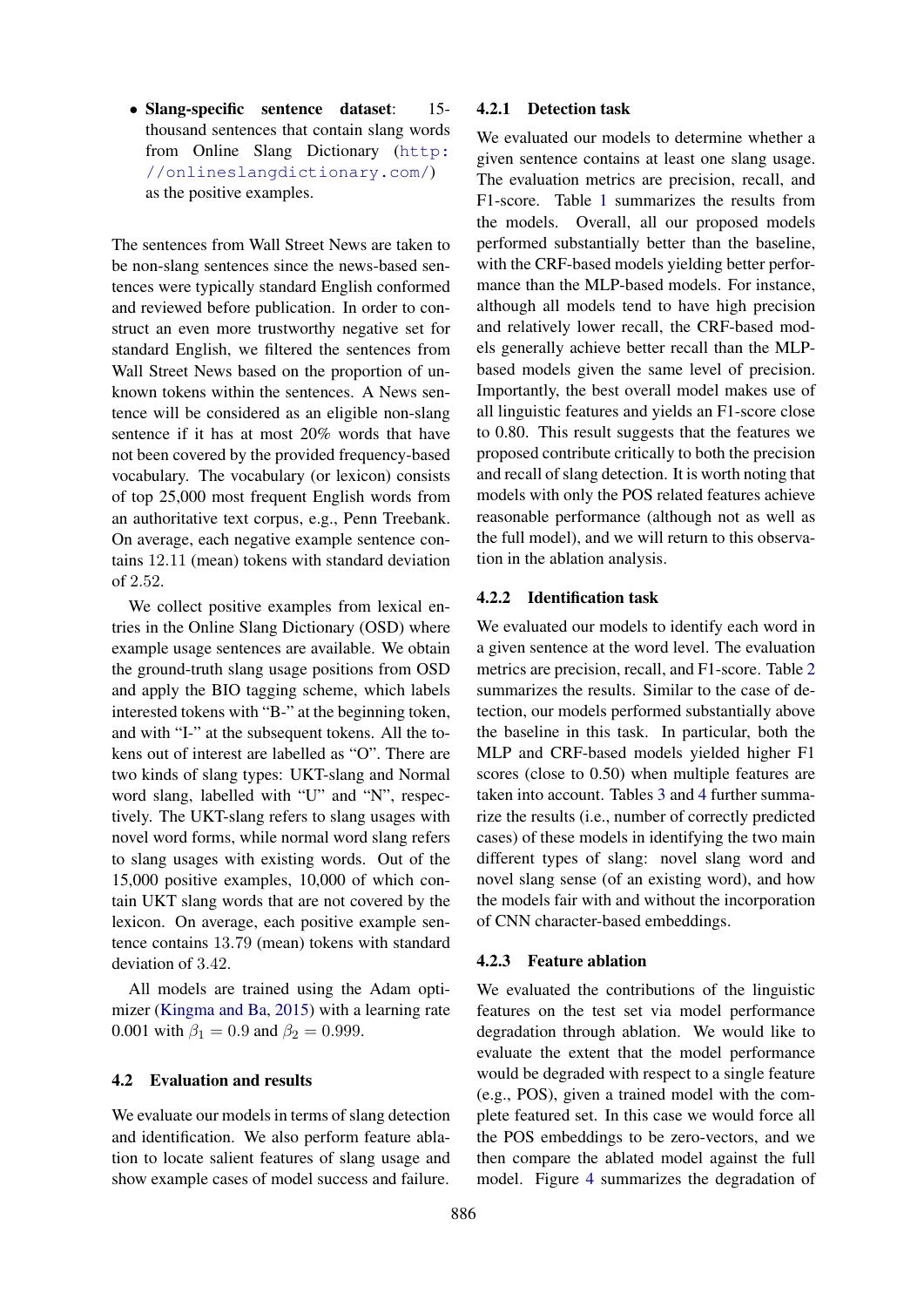<span id="page-6-0"></span>

| Model (features)                        | Precision | Recall | F <sub>1</sub> -score |
|-----------------------------------------|-----------|--------|-----------------------|
| Random Guess (baseline)                 | 0.5000    | 0.5000 | 0.5000                |
| BiLSTM-MLP (POS+POSp)                   | 0.9893    | 0.4806 | 0.6469                |
| BiLSTM-MLP (POS+POSp+POSt+PMI)          | 0.9777    | 0.5651 | 0.7162                |
| BiLSTM-MLP (POS+POSp+POSt+PMI boosting) | 0.9771    | 0.6053 | 0.7475                |
| BiLSTM-MLP (full features)              | 0.9433    | 0.6842 | 0.7931                |
| BiLSTM-CRF (POS+POSp)                   | 0.9873    | 0.5969 | 0.7440                |
| BiLSTM-CRF (POS+POSp+POSt+PMI)          | 0.9749    | 0.6482 | 0.7787                |
| BiLSTM-CRF (POS+POSp+POSt+PMI boosting) | 0.9749    | 0.6496 | 0.7797                |
| BiLSTM-CRF (full features)              | 0.9518    | 0.6856 | 0.7971                |

Table 1: Model comparisons in the slang detection task.

<span id="page-6-1"></span>

| Model (features)                        | Precision | Recall | F <sub>1</sub> -score |
|-----------------------------------------|-----------|--------|-----------------------|
| Random Guess (baseline)                 | 0.0263    | 0.4834 | 0.0498                |
| BiLSTM-MLP (POS+POSp)                   | 0.6240    | 0.3172 | 0.4206                |
| BiLSTM-MLP (POS+POSp+POSt+PMI)          | 0.6172    | 0.3864 | 0.4753                |
| BiLSTM-MLP (POS+POSp+POSt+PMI boosting) | 0.5967    | 0.3975 | 0.4771                |
| BiLSTM-MLP (full features)              | 0.5423    | 0.4612 | 0.4985                |
| BiLSTM-CRF (POS+POSp)                   | 0.5666    | 0.3712 | 0.4485                |
| BiLSTM-CRF (POS+POSp+POSt+PMI)          | 0.5763    | 0.4183 | 0.4847                |
| BiLSTM-CRF (POS+POSp+POSt+PMI boosting) | 0.5954    | 0.4280 | 0.4980                |
| BiLSTM-CRF (full features)              | 0.5499    | 0.4501 | 0.4950                |

Table 2: Model comparisons in the slang identification task.

<span id="page-6-2"></span>

| Model (features)                        | New Word | New Sense |
|-----------------------------------------|----------|-----------|
| BiLSTM-MLP (POS+POSp)                   | 194/523  | 35/199    |
| BiLSTM-MLP (POS+POSp+POSt+PMI)          | 228/523  | 53/199    |
| BiLSTM-MLP (POS+POSp+POSt+PMI boosting) | 236/523  | 53/199    |
| BiLSTM-MLP (full features)              | 267/523  | 66/199    |
| BiLSTM-CRF (POS+POSp)                   | 227/523  | 41/199    |
| BiLSTM-CRF (POS+POSp+POSt+PMI)          | 251/523  | 50/199    |
| BiLSTM-CRF (POS+POSp+POSt+PMI boosting) | 260/523  | 50/199    |
| BiLSTM-CRF (full features)              | 242/523  | 83/199    |

<span id="page-6-3"></span>Table 3: Model comparisons on identified slang by type (either as new word or existing word with new sense).

| Model                           | Identification F1-score Detection F1-score |        |
|---------------------------------|--------------------------------------------|--------|
| BILSTM-MLP                      | 0.5101                                     | 0.8649 |
| <b>BiLSTM-CRF</b>               | 0.5024                                     | 0.8679 |
| BiLSTM-MLP with Char-CNN 0.5172 |                                            | 0.8693 |
| BiLSTM-CRF with Char-CNN 0.5146 |                                            | 0.8679 |

Table 4: Comparisons of model performance with and without character-based embedding.

model performance based on ablation of each individual feature in question.

Salience of Part-of-Speech transformation. Based on the feature ablation analysis, Part-of-Speech features are the most crucial to overall model performance. Bigram counts come next which suggests that syntacmatic relations also play a role in slang usage. We probed the most prominent features by dividing the POS transformations observed in the data into two kinds: homogeneous and heterogeneous transformations. POSt features such as "VV-VV" (i.e. the identified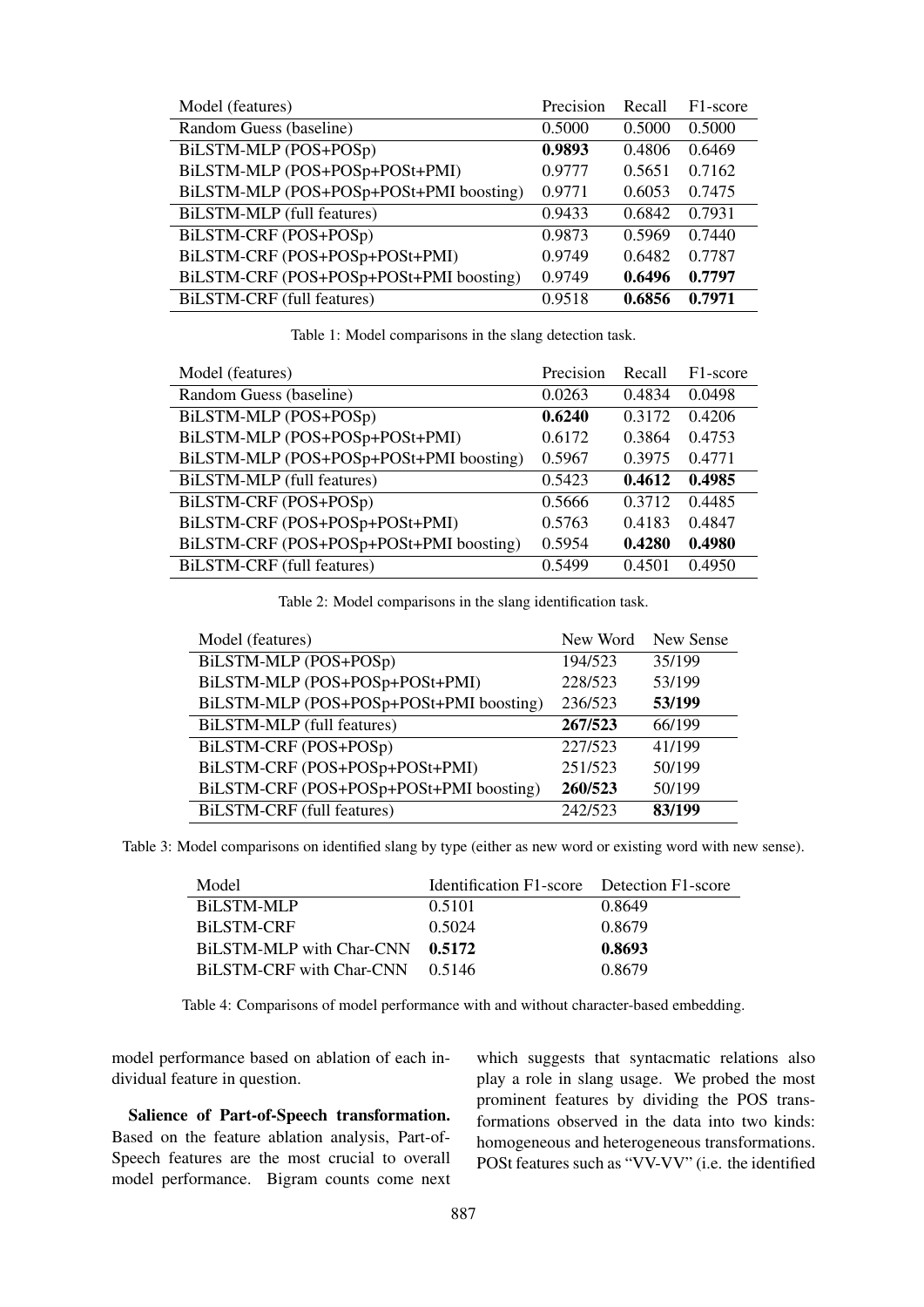<span id="page-7-0"></span>

Figure 4: Summary of feature ablation analysis. The contributions of the individual linguistic features are shown. The degradation in performance is considered to be equivalent to a feature's contribution.

POS given the source sentence is identical to the root POS) are considered homogeneous transformations; the heterogeneous POSt refer to the case when the target POS differs from the root POS. The proportion of heterogeneous POSt over all the transformations is 25.74% among all the tokens, while the heterogeneous proportion surprisingly increases to 53.94% in slang-specific tokens. This indicates that a slang word is twice as likely to experience (heterogeneous) POS transformation in comparison to an arbitrary word, providing evidence that syntactic shift is a salient feature of slang usage. A comparison between POSt distributions of slang-specific and ordinary use cases is shown in Figure [5.](#page-7-1)

#### 4.2.4 Examples of model success and failure

We provide examples of both successful and failed predictions to demonstrate the model capability in slang detection and identification:

- Probe sentence: "That money you sent me was clutch."
- Model prediction: ["clutch"]
- Ground truth: ["clutch"]

In the probe sentence, the token *clutch* refers to tense critical situation (noun) rather than its common sense "grasping" (verb). Our model successfully detected this slang component in the query.

- Probe sentence: "That's a real blower."
- **Model prediction**: ["-"] (no slang detected)
- Ground truth: ["blower"]

<span id="page-7-1"></span>

Figure 5: Transformation of Part-of-Speech in slang usage. Heterogeneous POS transformations (POSt) that have proportions higher than 1% are shown. There are 11 distinct POSt, 9 of which correspond to cases where the POSt proportion of slang word usage is higher than that of common word usage (i.e., control set). Both the slang tokens and normal tokens with JJ (adjective) tend to transfer to NN (noun); the slang words with CC (coordinating conjunction) are more likely to tranfer to NN (noun).

The token *blower* normally refers to a device that produces a current of air in common usage, while it refers to "surprise" in this probe sentence. Our model failed to detect this slang-component possibly due to insufficiency of contextual information.

## 5 Discussion

We take an initial step at automatic detection and identification of slang from natural sentences using established deep learning methods. We show how linguistic features combined with deep learning algorithms offer interpretability. We find that the bidirectional LSTM with feature-based inputs and character-based convolutional embeddings using multilayer perceptron yield the best performance in position identification, and the model with similar mechanisms except with conditional random field has better performance in detecting whether a source sentence contains a slang term. For unknown tokens, character-based convolutional embeddings improve the model in handling novel slang terms. We demonstrate that features combined with distributed word embeddings help machine detection of slang in general, and that Part-of-Speech among others is a prominent feature of slang usage. Our work provides a basis for locating slang from its flexible and unconventional syntactic word uses and offers opportunities for slang processing in downstream tasks in natural language processing.